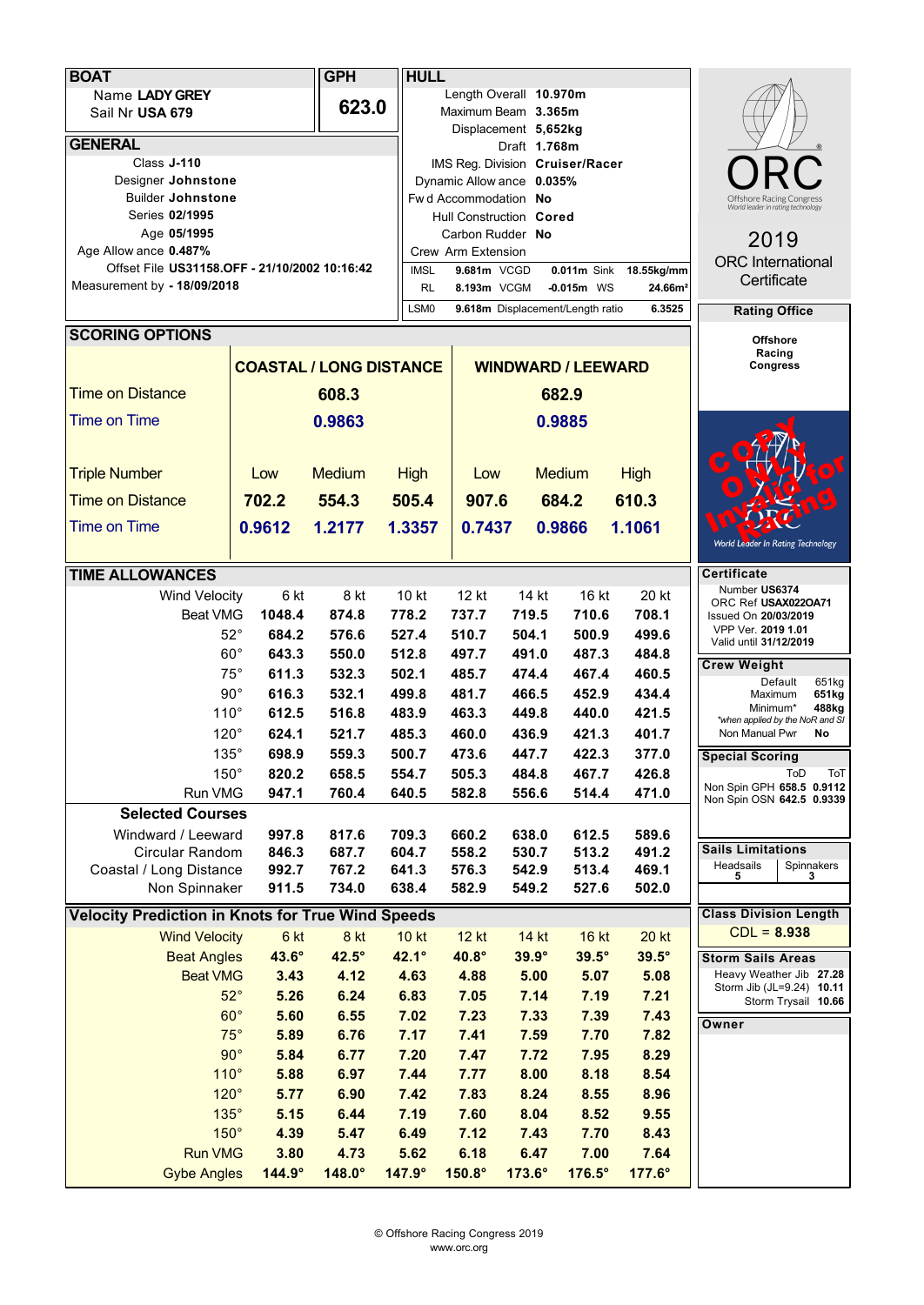| <b>BOAT</b>                                                                                                                                                              | <b>INCLINING TEST AND FREEBOARDS</b>                                                                                                                                            |  |  |  |  |  |  |  |
|--------------------------------------------------------------------------------------------------------------------------------------------------------------------------|---------------------------------------------------------------------------------------------------------------------------------------------------------------------------------|--|--|--|--|--|--|--|
| Name LADY GREY<br>Sail Nr USA 679<br>File US6374<br>Data in meters/kilograms                                                                                             | <b>LCFD</b><br>Inclining Test Boom Inclining<br>SG 1.0060<br>Flotation date 28/09/2018                                                                                          |  |  |  |  |  |  |  |
| RIG                                                                                                                                                                      | 1.157<br>FF.<br>1.164<br><b>FFM</b><br><b>SFFP</b><br>0.975                                                                                                                     |  |  |  |  |  |  |  |
| Forestay Tension Aft<br>Spreaders 2                                                                                                                                      | 0.907<br>0.912<br>SAFP 10.307<br>FAM<br>FA                                                                                                                                      |  |  |  |  |  |  |  |
| Inner Stay None Fitted<br>Runners 0                                                                                                                                      | 107.2<br>PD <sub>1</sub><br>315.1<br><b>WD</b><br>4.322<br>W <sub>1</sub><br>107.2<br>310.4<br><b>GSA</b><br>1.0<br>W <sub>2</sub><br>PD <sub>2</sub>                           |  |  |  |  |  |  |  |
| Carbon Mast Yes<br>Jumper Struts None<br>Taper Hollows No<br>Jib Furler No                                                                                               | 107.2<br>1.0<br>W <sub>3</sub><br>PD <sub>3</sub><br>306.3<br><b>RSA</b>                                                                                                        |  |  |  |  |  |  |  |
| Fiber Rigging No<br>Main Furler No                                                                                                                                       | 107.2<br>301.9<br>PLM 9000.0<br>W4<br>PD4<br>Offshore Racing Congress                                                                                                           |  |  |  |  |  |  |  |
| Lenticular Rigging No<br>Without Backstay No                                                                                                                             | LCF from stem on CL / on sheer<br>6.101 / 6.330<br>World leader in rating technology                                                                                            |  |  |  |  |  |  |  |
| Articulated Bowsprit No                                                                                                                                                  | 6.111<br>Maximum beam station from stem<br>2019<br>118.3kg·m<br><b>RM Measured</b>                                                                                              |  |  |  |  |  |  |  |
| P 12.896<br>MDT1<br>0.150<br>MW<br>0.195<br>Е<br>4.720<br>IG 14.168<br>0.231<br>0.208<br>J<br>4.015<br>MDL1<br>GO.                                                       | <b>RM Default</b><br>117.0kg·m<br><b>IMS Measurement</b>                                                                                                                        |  |  |  |  |  |  |  |
| ISP 14.417<br>SFJ<br>0.000<br>MDT2<br>0.103<br>BD<br>0.151                                                                                                               | 115.0° / 117.9<br>Limit of positive stability / Stab. Index                                                                                                                     |  |  |  |  |  |  |  |
| 0.191<br><b>BAS</b><br>1.587<br><b>SPL</b><br>0.000<br>MDL <sub>2</sub><br>MWT 147.30<br><b>FSP</b><br>TL 2.010<br>4.791<br>0.056<br><b>TPS</b><br>5.685<br><b>MCG</b>   | Certificate<br>Freeboard at mast at 4.015<br>1.030                                                                                                                              |  |  |  |  |  |  |  |
| <b>MIZZEN RIG AND SAILS</b>                                                                                                                                              | <b>PROPELLER</b><br><b>Certificate</b>                                                                                                                                          |  |  |  |  |  |  |  |
|                                                                                                                                                                          | Installation Shaft exposed<br>0.440<br>Number US6374<br><b>PRD</b>                                                                                                              |  |  |  |  |  |  |  |
|                                                                                                                                                                          | Type Folding 2 blades<br>0.110<br>ORC Ref USAX022OA71<br><b>PBW</b>                                                                                                             |  |  |  |  |  |  |  |
| N/A                                                                                                                                                                      | <b>Twin Screw</b><br>PIPA 0.0057<br>Issued On 20/03/2019<br>VPP Ver. 2019 1.01                                                                                                  |  |  |  |  |  |  |  |
|                                                                                                                                                                          | PHL<br>PSA 21.000<br>0.129<br>ST <sub>3</sub><br>ESL<br>0.880<br>0.083<br>Valid until 31/12/2019<br>0.024<br>ST <sub>1</sub><br>0.019<br>ST <sub>4</sub><br>0.045<br><b>PSD</b> |  |  |  |  |  |  |  |
|                                                                                                                                                                          | <b>PHD</b><br>0.080 ST2 0.082 ST5<br>0.190                                                                                                                                      |  |  |  |  |  |  |  |
| <b>COMMENTS</b>                                                                                                                                                          | <b>MOVABLE BALLAST</b>                                                                                                                                                          |  |  |  |  |  |  |  |
|                                                                                                                                                                          |                                                                                                                                                                                 |  |  |  |  |  |  |  |
|                                                                                                                                                                          |                                                                                                                                                                                 |  |  |  |  |  |  |  |
|                                                                                                                                                                          | N/A                                                                                                                                                                             |  |  |  |  |  |  |  |
|                                                                                                                                                                          |                                                                                                                                                                                 |  |  |  |  |  |  |  |
|                                                                                                                                                                          | <b>CENTERBOARD</b>                                                                                                                                                              |  |  |  |  |  |  |  |
|                                                                                                                                                                          |                                                                                                                                                                                 |  |  |  |  |  |  |  |
|                                                                                                                                                                          | N/A<br><b>World Leader In Rating Technology</b>                                                                                                                                 |  |  |  |  |  |  |  |
|                                                                                                                                                                          |                                                                                                                                                                                 |  |  |  |  |  |  |  |
| <b>SAILS (Maximum Areas)</b>                                                                                                                                             |                                                                                                                                                                                 |  |  |  |  |  |  |  |
| <b>Mainsail</b><br><b>MHB</b><br><b>MUW</b><br><b>MTW</b><br><b>MHW</b><br><b>MQW</b><br>3.97                                                                            | Area (r) Formula<br>Area<br>36.23                                                                                                                                               |  |  |  |  |  |  |  |
| 0.99<br>0.160<br>1.74<br>3.04<br>Symmetric                                                                                                                               | 37.02 P/8 · (E + 2 MQW+ 2 MHW + 1.5 MTW + MUW + 0.5 MHB)                                                                                                                        |  |  |  |  |  |  |  |
| Not Available                                                                                                                                                            |                                                                                                                                                                                 |  |  |  |  |  |  |  |
| <b>SLE</b><br><b>SL</b><br><b>SHW</b><br><b>SFL</b><br><b>Asymmetric</b><br><b>SLU</b>                                                                                   |                                                                                                                                                                                 |  |  |  |  |  |  |  |
| 17.20<br>15.85<br>10.00<br>on centerline<br>14.50<br>10.45                                                                                                               | 136.84<br>$AS \cdot (SFL + 4 \cdot SHW) / 6$                                                                                                                                    |  |  |  |  |  |  |  |
| <b>HEADSAILS</b>                                                                                                                                                         |                                                                                                                                                                                 |  |  |  |  |  |  |  |
| Area = $0.1125$ HLU $\cdot$ (1.445 HLP + 2 HQW + 2 HHW + 1.5 HTW + HUW + 0.5 HHB)<br>HHB HUW HTW HHW HQW<br><b>HLP</b><br>HLU<br>Area Btn Fly Meas.Date Material Comment |                                                                                                                                                                                 |  |  |  |  |  |  |  |
| 0.82<br>3.08<br>6.23<br>14.24<br>0.15<br>1.57<br>4.63<br>44.33                                                                                                           | Headsail                                                                                                                                                                        |  |  |  |  |  |  |  |
|                                                                                                                                                                          |                                                                                                                                                                                 |  |  |  |  |  |  |  |
|                                                                                                                                                                          |                                                                                                                                                                                 |  |  |  |  |  |  |  |
|                                                                                                                                                                          |                                                                                                                                                                                 |  |  |  |  |  |  |  |
|                                                                                                                                                                          |                                                                                                                                                                                 |  |  |  |  |  |  |  |
|                                                                                                                                                                          |                                                                                                                                                                                 |  |  |  |  |  |  |  |
|                                                                                                                                                                          |                                                                                                                                                                                 |  |  |  |  |  |  |  |
|                                                                                                                                                                          |                                                                                                                                                                                 |  |  |  |  |  |  |  |
| <b>MEASUREMENT INVENTORY</b>                                                                                                                                             | <b>MEASUREMENT INVENTORY</b>                                                                                                                                                    |  |  |  |  |  |  |  |
| Measurer<br>Id                                                                                                                                                           | Item Tank Use<br>Tank Type<br>Capcty<br><b>VCG Condtn Description</b><br>Dist.                                                                                                  |  |  |  |  |  |  |  |
| Date                                                                                                                                                                     | Tank<br>0.00<br>0.00<br>0.0                                                                                                                                                     |  |  |  |  |  |  |  |
| Comment<br>ld                                                                                                                                                            |                                                                                                                                                                                 |  |  |  |  |  |  |  |
|                                                                                                                                                                          | Weight Distance<br><b>VCG Description</b><br><b>Item</b>                                                                                                                        |  |  |  |  |  |  |  |
| <b>VCG Description</b><br>Weight Distance<br>ld<br><b>Item</b><br>0.0<br>0.00<br>Anchor<br>a                                                                             |                                                                                                                                                                                 |  |  |  |  |  |  |  |
|                                                                                                                                                                          |                                                                                                                                                                                 |  |  |  |  |  |  |  |
| <b>Weight Description</b><br>ld<br>Item                                                                                                                                  |                                                                                                                                                                                 |  |  |  |  |  |  |  |
|                                                                                                                                                                          |                                                                                                                                                                                 |  |  |  |  |  |  |  |
|                                                                                                                                                                          |                                                                                                                                                                                 |  |  |  |  |  |  |  |
|                                                                                                                                                                          |                                                                                                                                                                                 |  |  |  |  |  |  |  |
|                                                                                                                                                                          |                                                                                                                                                                                 |  |  |  |  |  |  |  |
|                                                                                                                                                                          |                                                                                                                                                                                 |  |  |  |  |  |  |  |
|                                                                                                                                                                          |                                                                                                                                                                                 |  |  |  |  |  |  |  |
|                                                                                                                                                                          |                                                                                                                                                                                 |  |  |  |  |  |  |  |
|                                                                                                                                                                          |                                                                                                                                                                                 |  |  |  |  |  |  |  |
|                                                                                                                                                                          |                                                                                                                                                                                 |  |  |  |  |  |  |  |
|                                                                                                                                                                          |                                                                                                                                                                                 |  |  |  |  |  |  |  |